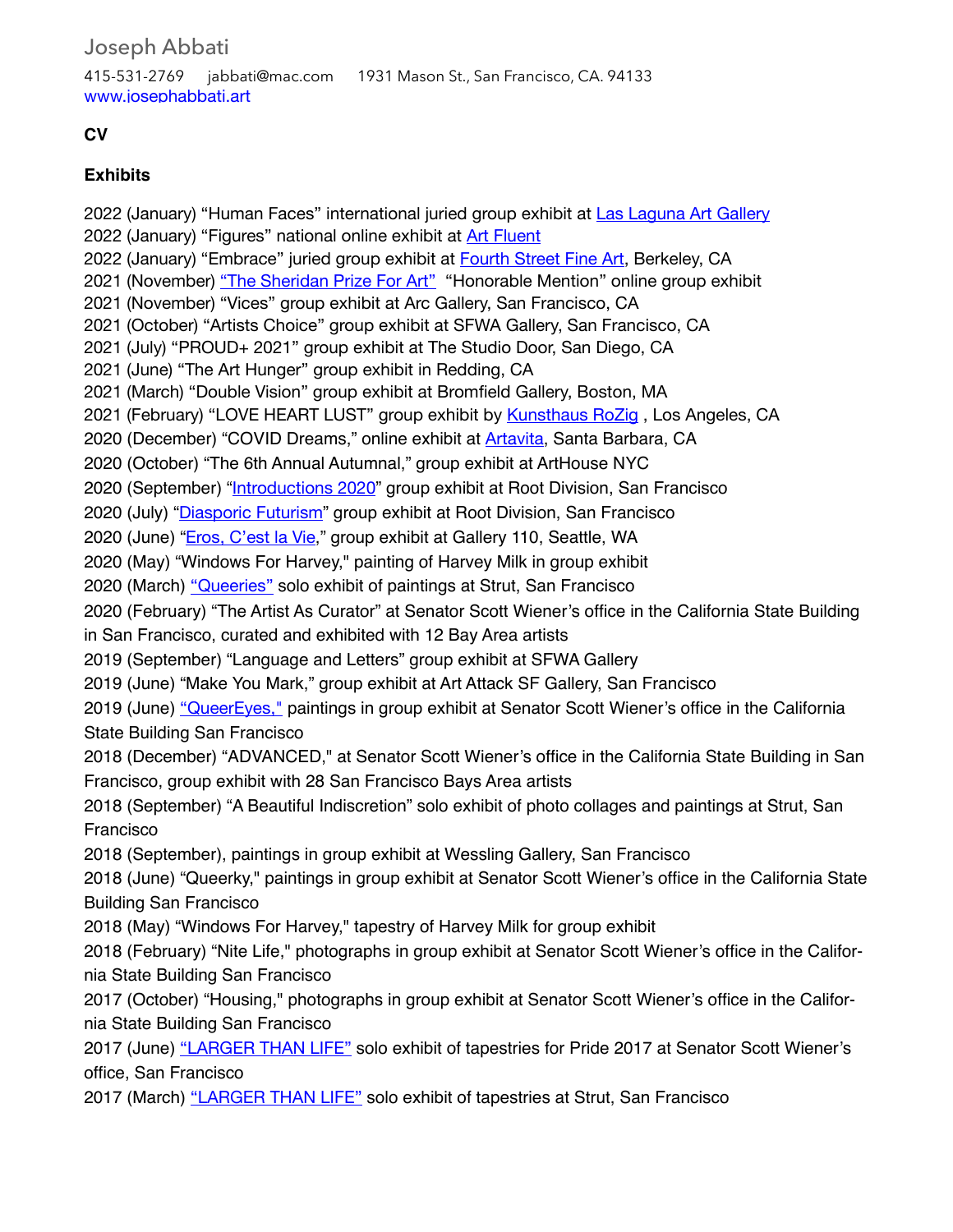### **Art Auction Exhibits (giving back to my community)**

2021(September) "Coalition on Homelessness," online auction, San Francisco 2017, 2018, 2019, 2020, 2021 "[Art for Aids](https://alliancehealthproject.ucsf.edu/artists)," exhibit and auction, San Francisco 2019 (August) "The Dirty Dozen" group exhibit benefitting Art for Aids, San Francisco 2017 (June) "Pulse: Acts of Love and Kindness," group exhibit and auction, Ft. Mason, San Francisco

# **Curating**

### *At Senator Scott Wiener's office in the California State Building in San Francisco*

2020 (June) "SF Pride - 50 Years" an online photographic exhibit: www.sfpride2020.gallery 2020 (February) "The Artist As Curator", curated exhibit with 12 Bay Area artists 2019 (September) ["We Belong - Pertenecemos"](https://youtu.be/mDvM5lmt0Hg) curated exhibit 23 Bay Area LantinX artists 2019 (June) ["QueerEyes,"](https://youtu.be/qMWTy3F1Z7s) curated exhibit with 32 San Francisco Bay Area LGBTQ artists 2019 (March) ["East on West,"](https://youtu.be/Jf64VuhT0ms) curated exhibit with 26 Bay Area artists from the Asian diaspora 2018 (December) "ADVANCED," curated exhibit 28 Bay Area artists over 55 years of age 2018 (September) "eARTh," curated exhibit for the Global Climate Action with Bay Area artists 2018 (June) "Queerky," curated exhibit for Pride month with 21 Bay Area LGBTQ artists 2018 (February) "Nite Life," curated exhibit about night life with 23 Bay Area artists 2017 (October) "Housing," curated exhibit about housing issues with 18 Bay Area artists

2019 (November) "Abstrax," Radian Gallery group exhibit of Bay Area abstract artists 2012 at Design Within Reach, group exhibit of art pillows featuring 18 artists from Visual Aid

### **Education**

MFA (accredited for teaching) Visual Communications, FIDM, San Francisco Associate of Arts, Liberal Arts, Sacramento City College

# **Events and Articles**

- Feature article on [DandyQueerArt.com,](https://www.dandyqueerart.com/magazine/new-collection-piece-joseph-abbati?fbclid=IwAR3B1slxHv84bV3oqkKpTKpunGdo9YodSMsHqqxKWHoLbGVqRKcrI1p8yas) November 2021
- ["The Sheridan Prize For Art,"](https://www.sheridanprizeforart.com/sheridan-2021/?contest-category-order=6) Honorable Mention for LGBTQ+ Artists, November 2021
- ["The Art of Being Queer,"](https://www.theartofbeingqueer.com/post/joseph-abbati-the-art-of-being-queer-1) online magazine feature, October 2021
- [Proud+ Exhibition Catalog](https://issuu.com/thestudiodoor/docs/proud_2021_issuu), The Studio Door Gallery, San Diego, CA, July 2021
- ["Queer Quarterly"](https://queerquarterly.com) Magazine feature, March,2021
- UN//TITLED: An Anthology of Queer Contemporary Art (2016 2020) featured artist published April 2021 by Balaclava.Q (John Hopper Publishing)
- Catalog feature for "[Diasporic Futurism](https://rootdivision.org/exhibition-rd-gallery/diasporic-futurism)" group exhibit at Root Division, San Francisco
- [Amplify: Juror's Choice Award Winner 2020](https://www.artspan.org/amplify-awards), ArtSpan Open Studios celebration, San Francisco
- Catalog feature for ["Introductions 2020"](https://issuu.com/rootdivision/docs/intro2020_catalogue/16) at Root Division, San Francisco